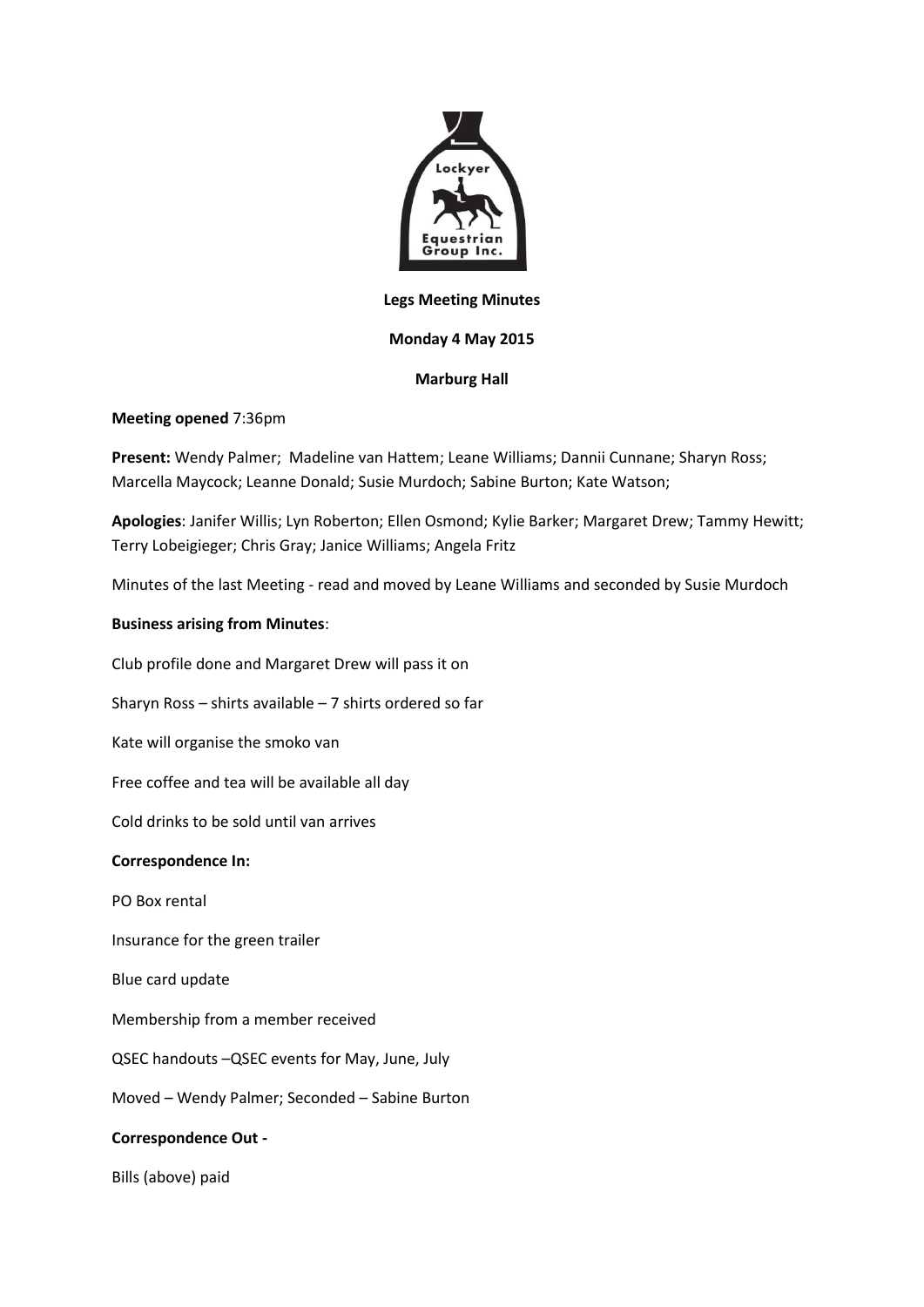#### **Treasurer's Report:**

Reimbursement for Horseland vouchers Moved Marcella Maycock; Seconded Susie Murdoch Cashbook balance as of 20 April 2015: \$20 268.02 Moved – Marcella Maycock; Seconded Sharyn Ross

### **General Business:**

Sharyn Ross booked Anjanette Harten for 11 July 2015

12 July – competition

14 June – Members' Day

Protocol Day in September 2015

Hack Day – Saturday 12 September and Members' Day on the Sunday 13 September 2015

DQ need to be notified of the Official Date – 9 August 2015 (Minutes Secretary to do this) – to make this day Competitive (to Advance level)/Participant/Members'

Could have a Protocol Day 8 August – before Competitive Day

11 October – club championships

 $17<sup>th</sup>$  October – Masters

21-22 November – freestyle – Gary Wells

Sharyn Ross talked about Pauline Moore of Gravel Proof Hoof – classroom at the Royal at Gatton – no dates as yet

 $13<sup>th</sup>$  June – Sharyn will look into a jumping clinic

Dates will be sent to Petra to update the website

Danni Cunnane – a member informed her that a company, Vit &Min, was interested in sponsoring some events.

This company want their name publicly displayed, flyers and samples distributed on the day, make public announcements on loud speaker, email photos of each prizewinner.

This will be a non-points day. Ponies have to be included as well. Participants will run to Novice only.

The club needs, ideally, two members to become the Sponsorship Officers. Anyone who is interested, please contact Danni Cunnane.